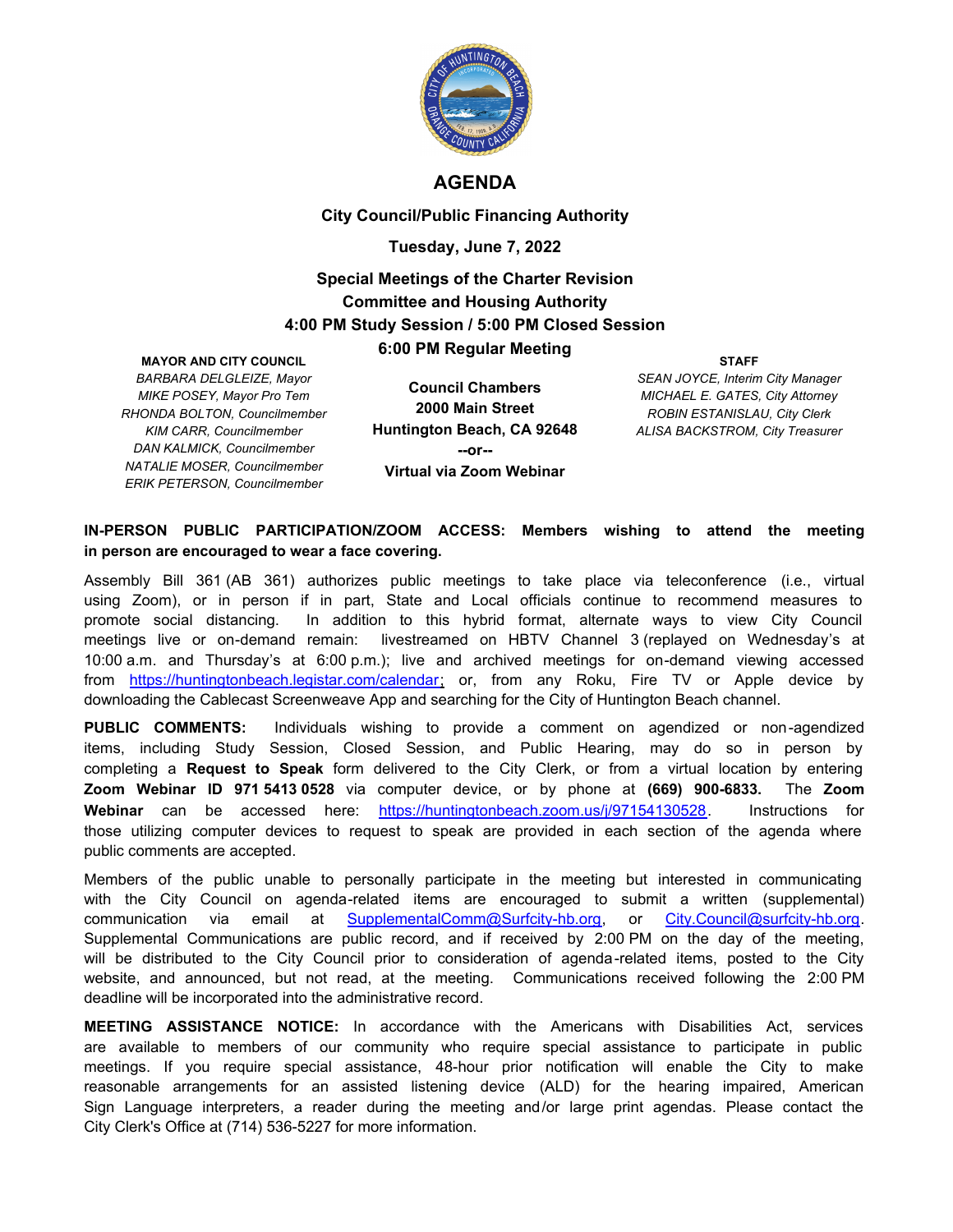## **4:00 PM - COUNCIL CHAMBERS**

## **CALL TO ORDER**

## **ROLL CALL**

Peterson, Bolton, Posey, Delgleize, Carr, Moser, Kalmick

**ANNOUNCEMENT OF SUPPLEMENTAL COMMUNICATIONS (Received After Agenda Distribution)**

**PUBLIC COMMENTS PERTAINING TO STUDY SESSION / CLOSED SESSION ITEMS (3 Minute Time Limit) - At approximately 4:00 PM, individuals wishing to provide a comment on item(s) scheduled for Study Session or Closed Session may do so either in person by filling out a Request to Speak form delivered to the City Clerk, via computer through Zoom Webinar ID 971 5413 0528, or Zoom Webinar by phone by calling (669) 900-6833. Once the Mayor opens Public Comments, in-person participants will be called to speak first. Zoom Webinar participants wishing to speak will be provided a 15-minute window to select the "Raise Hand" feature in the Webinar Controls section. Attendees entering the Webinar and requesting to speak by phone can enter \*9 to enable the "Raise Hand" feature, followed by the \*6 prompt that unmutes their handheld device microphone. Individuals will be prompted to speak when the Clerk announces their name or the last three digits of their phone number. After a virtual speaker concludes their comment, their microphone will be muted. All speakers are encouraged, but not required to identify themselves by name. Each speaker may have up to 3 minutes unless the volume of speakers warrants reducing the time allowance.**

### **STUDY SESSION**

**CHARTER REVISION COMMITTEE ROLL CALL: Benton, McKeon, Miller, Mircheff, Mulvihill, Ray, Thompson**

**1. [22-479](http://huntingtonbeach.legistar.com/gateway.aspx?m=l&id=/matter.aspx?key=5591) Charter Revision Committee's Proposed Recommendations**

**RECESS TO CLOSED SESSION**

### **CLOSED SESSION**

- **2. [22-496](http://huntingtonbeach.legistar.com/gateway.aspx?m=l&id=/matter.aspx?key=5608) CONFERENCE WITH LEGAL COUNSEL ANTICIPATED LITIGATION. Significant Exposure to Litigation Pursuant to Paragraph (2) of Subdivision (d) of Section 54956.9: Dalia Hijazi vs. City of Huntington Beach, Claim No. COHB 2020-116.**
- **3. [22-499](http://huntingtonbeach.legistar.com/gateway.aspx?m=l&id=/matter.aspx?key=5611) CONFERENCE WITH LEGAL COUNSEL ANTICIPATED LITIGATION. Significant Exposure to Litigation Pursuant to Paragraph (2) of Subdivision (d) of Section 54956.9: Litigation threatened in**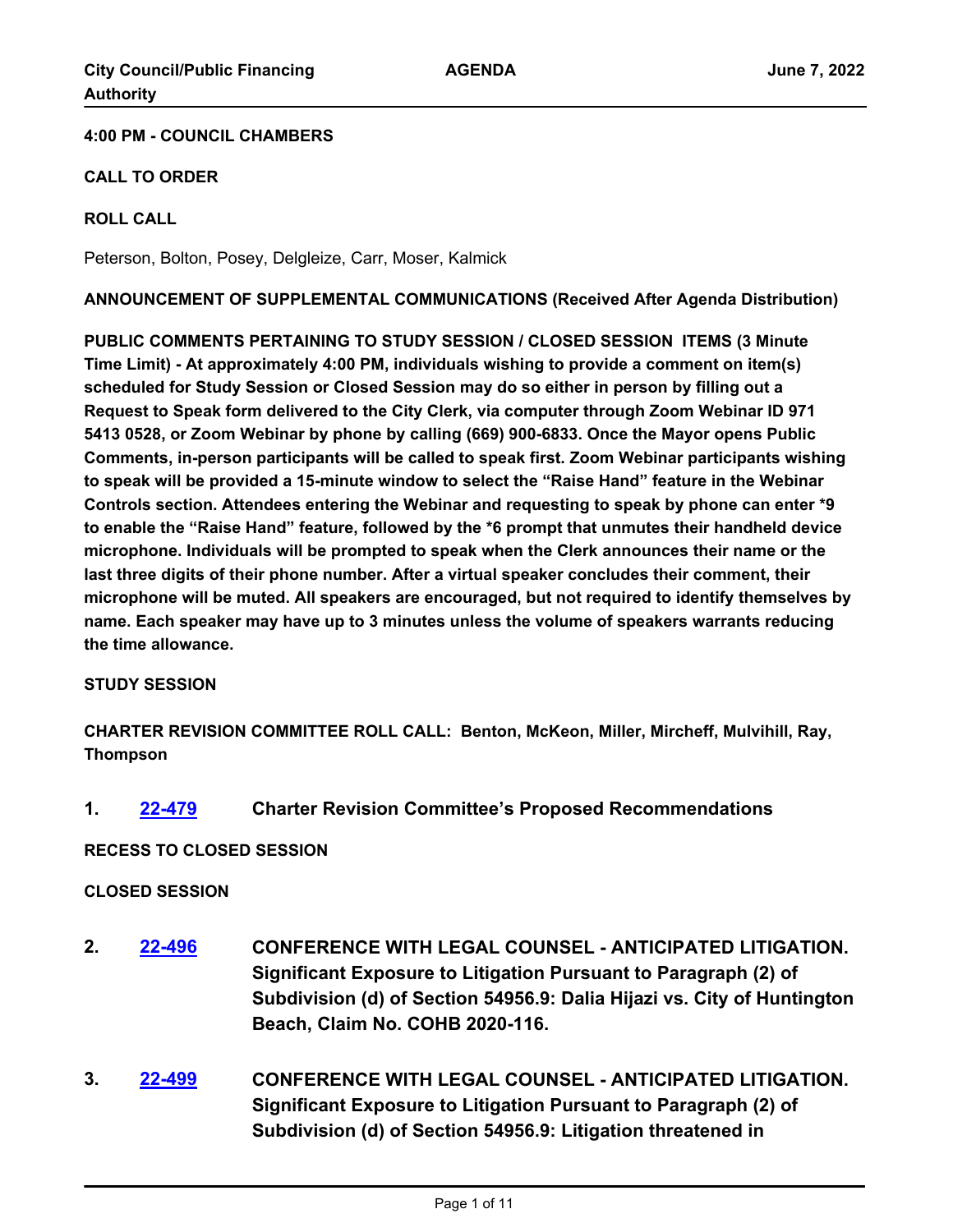### **December 21, 2021 letter from Cole/Huber, LLP.**

#### **6:00 PM – COUNCIL CHAMBERS**

## **RECONVENE CITY COUNCIL/PUBLIC FINANCING AUTHORITY MEETING AND CALL TO ORDER THE SPECIAL MEETING OF THE HOUSING AUTHORITY**

#### **ROLL CALL**

Peterson, Bolton, Posey, Delgleize, Carr, Moser, Kalmick

#### **PLEDGE OF ALLEGIANCE**

#### **INVOCATION**

In permitting a nonsectarian invocation, the City does not intend to proselytize or advance any faith or belief. Neither the City nor the City Council endorses any particular religious belief or form of invocation.

**4. [22-314](http://huntingtonbeach.legistar.com/gateway.aspx?m=l&id=/matter.aspx?key=5426) Rev. James Pike of Lutheran Church of the Resurrection in Huntington Beach and member of the Greater Huntington Beach Interfaith Council**

#### **CLOSED SESSION REPORT BY CITY ATTORNEY**

#### **AWARDS AND PRESENTATIONS**

- **5. [22-457](http://huntingtonbeach.legistar.com/gateway.aspx?m=l&id=/matter.aspx?key=5569) Mayor Delgleize to call on Victoria Alberty to present the Adoptable Pet of the Month**
- **6. [22-425](http://huntingtonbeach.legistar.com/gateway.aspx?m=l&id=/matter.aspx?key=5537) Mayor Delgleize to invite Fire Engineer Kane Johnson to introduce to the community Kingman, the Fire Department's new Peer Support Dog**
- **7. [22-408](http://huntingtonbeach.legistar.com/gateway.aspx?m=l&id=/matter.aspx?key=5520) Mayor Delgleize to present the Mayor's HB Excellence Award to Chris Kelemen, Senior Legal Assistance in the City Attorney's Office**

**ANNOUNCEMENT OF SUPPLEMENTAL COMMUNICATIONS (Received After Agenda Distribution)**

**PUBLIC COMMENTS (3 Minute Time Limit) - At approximately 6:00 PM, individuals wishing to provide a comment on agendized or non-agendized items may do so either in person by filling out a Request to Speak form delivered to the City Clerk, via computer through Zoom Webinar ID 971 5413 0528, or Zoom Webinar by phone by calling (669) 900-6833. Once the Mayor opens Public Comments, in-person participants will be called to speak first. Zoom Webinar participants wishing to speak will be provided a 15-minute window to select the "Raise Hand" feature in the Webinar**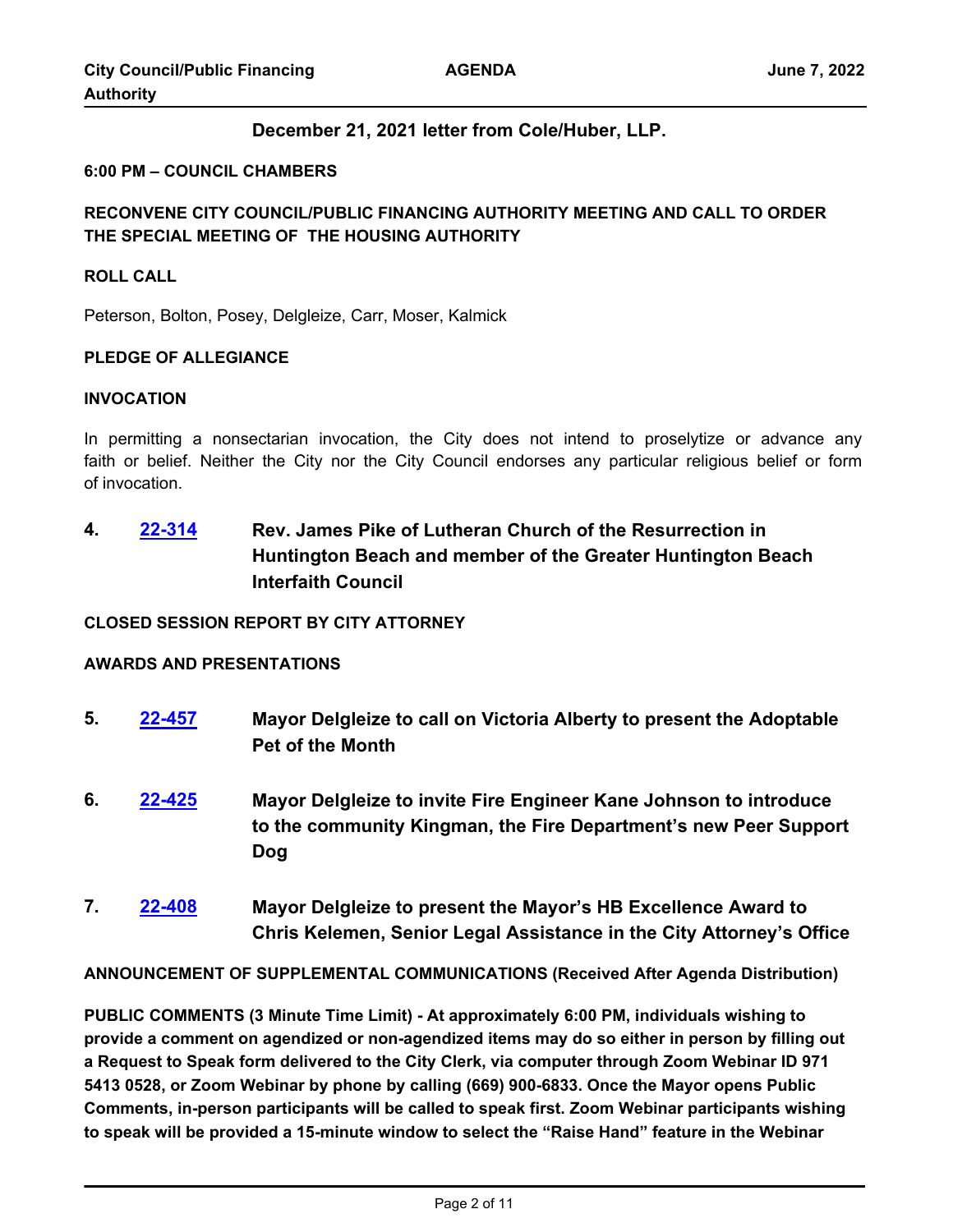**Controls section. Attendees entering the Webinar and requesting to speak by phone can enter \*9 to enable the "Raise Hand" feature, followed by the \*6 prompt that unmutes their handheld device microphone. Individuals will be prompted to speak when the Clerk announces their name or the last three digits of their phone number. After a virtual speaker concludes their comment, their microphone will be muted but they may remain in Webinar attendance for the duration of the meeting. All speakers are encouraged, but not required to identify themselves by name. Each speaker may have up to 3 minutes unless the volume of speakers warrants reducing the time allowance.**

**While the City Council welcomes public involvement and free speech, it rejects comments from anyone that are discriminatory, defamatory or otherwise not protected speech. Those comments will not inform nor be considered by the City Council and may be cause for the Mayor to interrupt the public speaker. Such public comments will not be consented to or otherwise adopted by the City Council in its discussions and findings for any matter tonight.**

**COUNCIL COMMITTEE - APPOINTMENTS - LIAISON REPORTS, AB 1234 REPORTING, AND OPENNESS IN NEGOTIATIONS DISCLOSURES**

# **8. [22-466](http://huntingtonbeach.legistar.com/gateway.aspx?m=l&id=/matter.aspx?key=5578) Selection of members to serve on the Charter Review Ballot Measure Ad Hoc Committee**

## **Recommended Action:**

Appoint up to three Council Members to serve as members of the Charter Review Ballot Measure Ad Hoc Committee.

### **CITY MANAGER'S REPORT**

**9. [22-482](http://huntingtonbeach.legistar.com/gateway.aspx?m=l&id=/matter.aspx?key=5594) "California Drought Update" to be presented by Alvin Papa, Deputy Director of Public Works**

## **CONSENT CALENDAR**

## **10. [22-452](http://huntingtonbeach.legistar.com/gateway.aspx?m=l&id=/matter.aspx?key=5564) Approve and Adopt Minutes**

### **Recommended Action:**

Approve and adopt the City Council/Public Financing Authority regular, and Housing Authority special meeting minutes dated May 17, 2022.

# **11. [22-445](http://huntingtonbeach.legistar.com/gateway.aspx?m=l&id=/matter.aspx?key=5557) Approve the appointment of Vanessa Chow to the Huntington Beach Human Relations Committee (HBHRC) as recommended by City Council Liaisons Rhonda Bolton and Natalie Moser**

## **Recommended Action:**

Approve the appointment of Vanessa Chow as a member of the Huntington Beach Human Relations Committee through December 31, 2025, the end of term for the current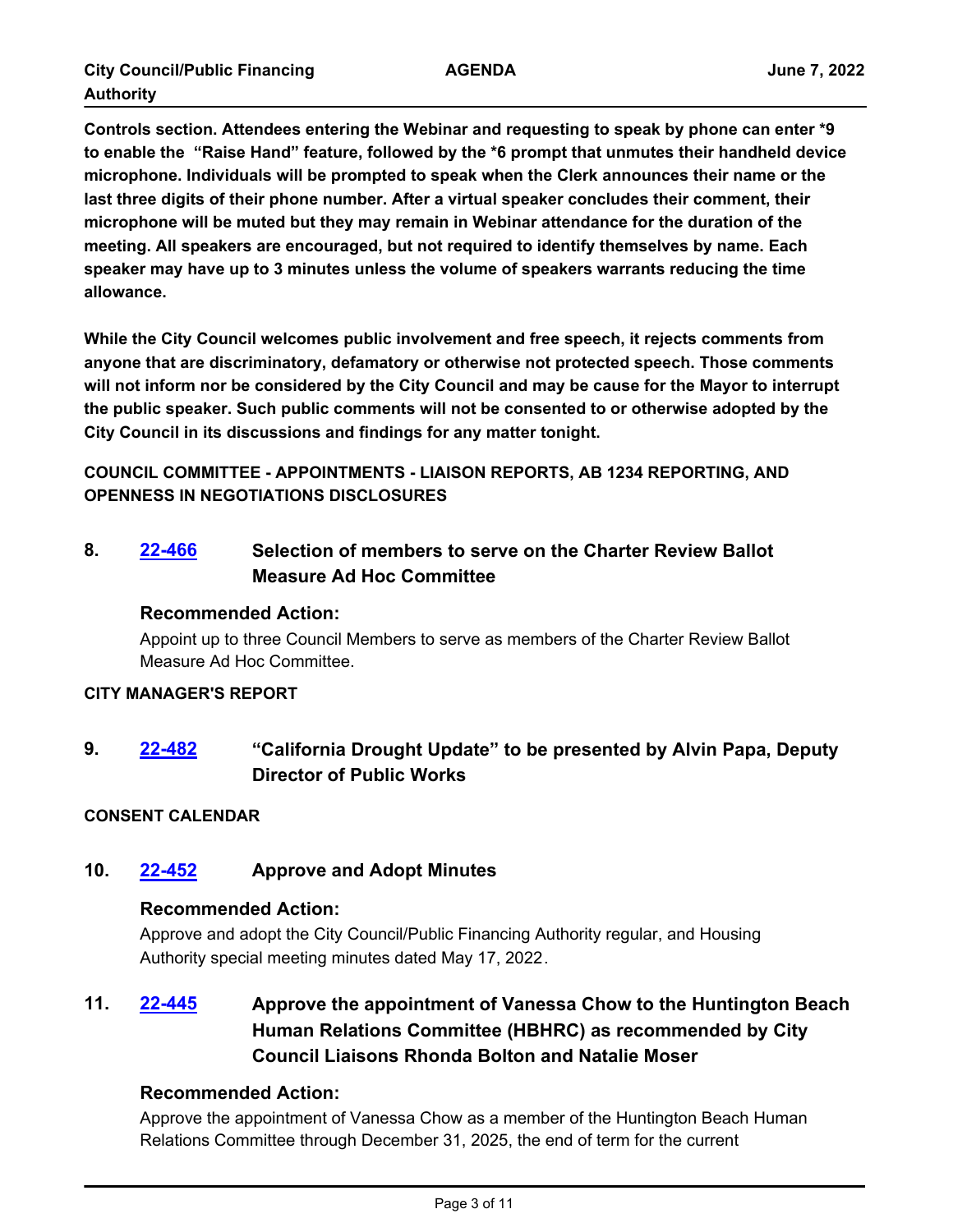unscheduled vacancy, as recommended by City Council Liaisons Bolton and Moser.

# **12. [22-485](http://huntingtonbeach.legistar.com/gateway.aspx?m=l&id=/matter.aspx?key=5597) Approve appointments to the Huntington Beach Historic Resources Board (HRB) as recommended by City Council Liaisons Rhonda Bolton and Erik Peterson**

### **Recommended Action:**

A) Approve the appointment of Austin Edsell to the Huntington Beach Historic Resources Board for a term set to expire June 30, 2026, as recommended by City Council Liaisons Bolton and Peterson; and/or,

B) Approve the appointment of Catherine Johnson to the Huntington Beach Historic Resources Board for a term set to expire June 30, 2026, as recommended by City Council Liaisons Bolton and Peterson.

**13. [22-484](http://huntingtonbeach.legistar.com/gateway.aspx?m=l&id=/matter.aspx?key=5596) Approve the naming of the City-operated beach recreational vehicle (RV) campground located at 20903 Pacific Coast Highway as the "Huntington Beach RV Campground" as recommended by the Community & Library Services Commission**

### **Recommended Action:**

Approve the recommendation made by the Community and Library Services Commission to name the City-operated beach RV campground located at 20903 Pacific Coast Highway to the "Huntington Beach RV Campground."

**14. [22-486](http://huntingtonbeach.legistar.com/gateway.aspx?m=l&id=/matter.aspx?key=5598) Approve the renaming of the former Michael E. Rodgers Seniors' Center site as recommended by the Community and Library Services Commission as 17th Street Park (for the parkland) and Michael E. Rodgers Clubhouse (for the community building)**

### **Recommended Action:**

A) Approve recommendation by the Community and Library Services Commission to formally name the parkland located at 1706 Orange Avenue as 17th Street Park; and,

B) Approve recommendation by the Community and Library Services Commission to formally name the community building at 1706 Orange Avenue as the Michael E. Rodgers Clubhouse.

# **15. [22-460](http://huntingtonbeach.legistar.com/gateway.aspx?m=l&id=/matter.aspx?key=5572) Approve the Fiscal Year 2020-2021 Infrastructure Fund Annual Report.**

## **Recommended Action:**

Approve the Infrastructure Fund Annual Report for FY 2020/21.

## **16. [22-461](http://huntingtonbeach.legistar.com/gateway.aspx?m=l&id=/matter.aspx?key=5573) Consider positions on legislation pending before the State**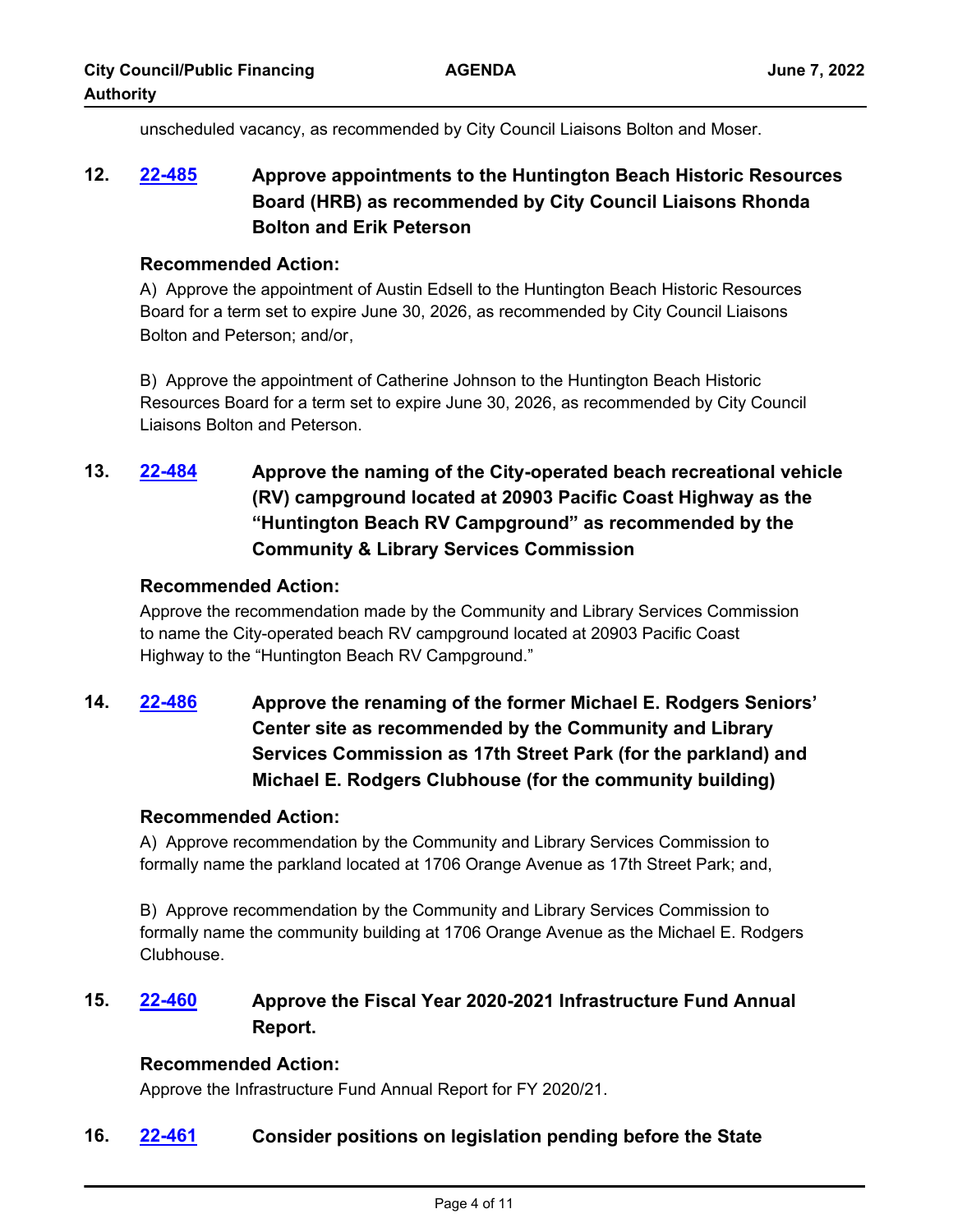# **Legislature, as recommended by the Intergovernmental Relations Committee (IRC)**

## **Recommended Action:**

Approve the following positions on State legislation:

- 1. Oppose AB 2011 (Wicks)
- 2. Support SB 904 (Bates)
- 3. Support SB 1338 (Umberg, Eggman)

# **17. [22-448](http://huntingtonbeach.legistar.com/gateway.aspx?m=l&id=/matter.aspx?key=5560) Adopt Resolution No. 2022-22 concerning the status and update of the Pavement Management Plan for the Measure M2 Program and adopt a 7-year Capital Improvement Program for Fiscal Years 2022/23 through 2028/29 for compliance with renewed Measure M eligibility requirements**

### **Recommended Action:**

A) Adopt Resolution No. 2022-22, "A Resolution of the City Council of the City of Huntington Beach Concerning the Status and Update of the Pavement Management Plan for the Measure M2 Program"; and,

B) Adopt the 7-year Capital Improvement Program for Fiscal Years 2022/23 through 2028/29 for compliance with renewed Measure M eligibility requirements.

# **18. [22-414](http://huntingtonbeach.legistar.com/gateway.aspx?m=l&id=/matter.aspx?key=5526) Adopt Resolution No. 2022-32 authorizing the Director of Public Works to execute agreements with the California Department of Transportation for the Oak View Neighborhood Cleanup and Beautification Project**

## **Recommended Action:**

Adopt Resolution No. 2022-32, "A Resolution of the City Council of the City of Huntington Beach authorizing the Director of Public Works to execute agreements with Caltrans for the Oak View Neighborhood Cleanup and Beautification Project."

# **19. [22-449](http://huntingtonbeach.legistar.com/gateway.aspx?m=l&id=/matter.aspx?key=5561) Reject bids for the Traffic Signal Modification Project at Main Street and Delaware Street, CC-1671**

## **Recommended Action:**

Reject all bids for the Traffic Signal Modification project at the intersection of Main Street and Delaware Street, CC-1671.

**20. [22-454](http://huntingtonbeach.legistar.com/gateway.aspx?m=l&id=/matter.aspx?key=5566) Accept the lowest responsive and responsible bid and authorize execution of a construction contract with Horizons Construction Company in the amount of \$470,219 for the Gothard Restroom Improvements Project CC-1628; and, authorize change orders not to exceed 15%**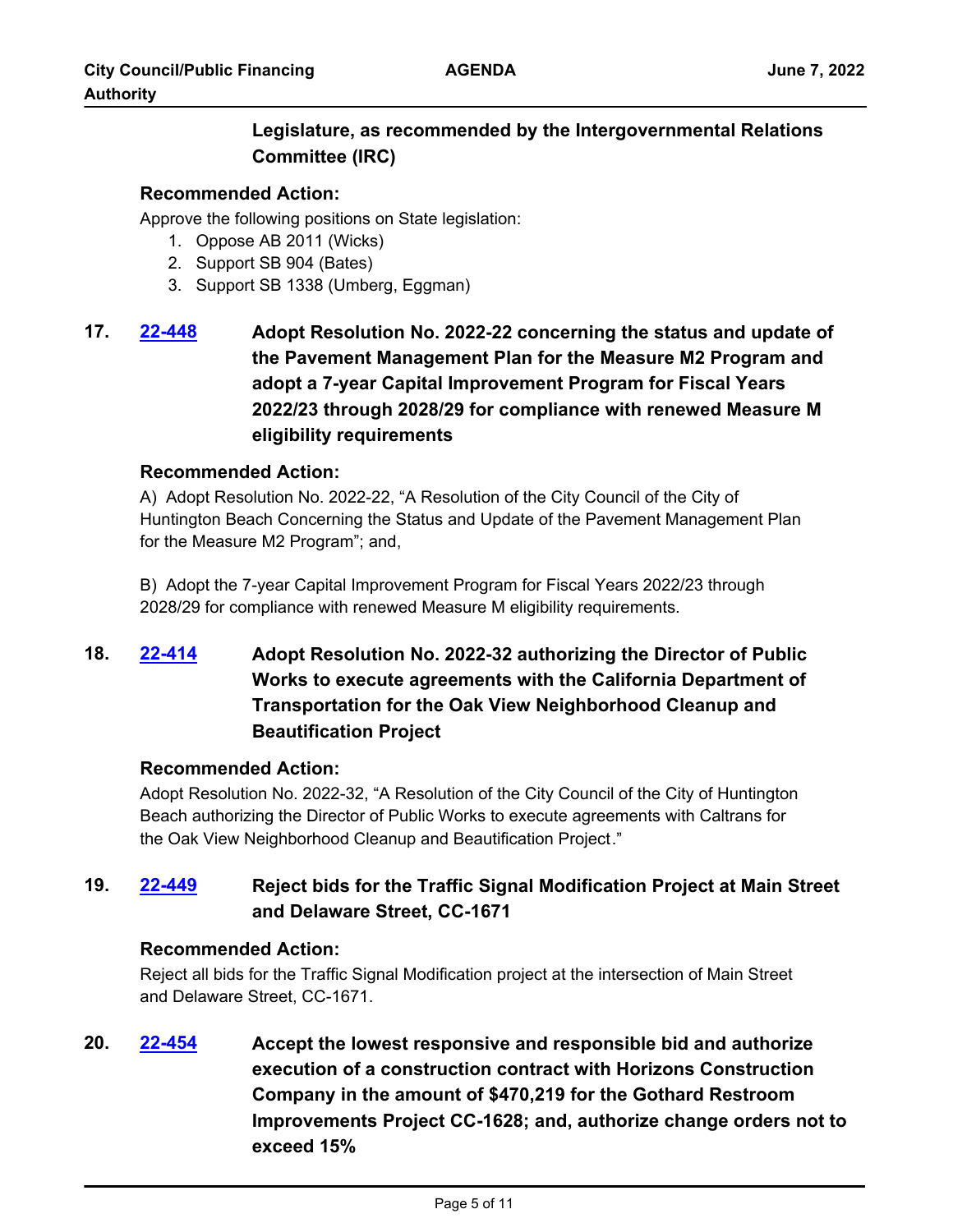### **Recommended Action:**

A) Accept the lowest responsive and responsible bid submitted by Horizons Construction Company in the amount of \$470,219.00; and,

B) Authorize the Mayor and City Clerk to execute a construction contract in a form approved by the City Attorney; and,

C) Authorize the Director of Public Works to execute change orders not to exceed a total of 15%.

**21. [22-455](http://huntingtonbeach.legistar.com/gateway.aspx?m=l&id=/matter.aspx?key=5567) Accept the lowest responsive and responsible bid and authorize execution of a construction contract with Tharsos, Inc. in the amount of \$642,355.00 for the Storm Water Pump Station Forebay Improvements Project (CC-1686); and, authorize change orders not to exceed a total of 20%**

### **Recommended Action:**

A) Accept the lowest responsive and responsible bid submitted by Tharsos, Inc., in the amount of \$642,355.00; and,

B) Authorize the Mayor and City Clerk to execute a construction contract in a form approved by the City Attorney; and,

C) Authorize the Director of Public Works to execute change orders not to exceed 20% of the contract costs, or \$128,471.

# **22. [22-487](http://huntingtonbeach.legistar.com/gateway.aspx?m=l&id=/matter.aspx?key=5599) Approve sole source purchase of a Spectrolab Search Light for the HBPD Aero Unit**

### **Recommended Action:**

Approve Sole Source Purchase of a Spectrolab Search Light.

**23. [22-422](http://huntingtonbeach.legistar.com/gateway.aspx?m=l&id=/matter.aspx?key=5534) Approve Amendment No. 2 to the City's On-Call Water and Engineering Services Contract with HDR Engineering, Inc. extending the contract term for an additional two years**

### **Recommended Action:**

Approve "Amendment No. 2 to Professional Services Contract Between the City of Huntington Beach and HDR Engineering, Inc. for On Call Water and Engineering Services."

**24. [22-446](http://huntingtonbeach.legistar.com/gateway.aspx?m=l&id=/matter.aspx?key=5558) Approve and authorize execution of an agreement with the City of Westminster for the Huntington Beach Police Department's continued use of the Westminster Firearm Training Facility**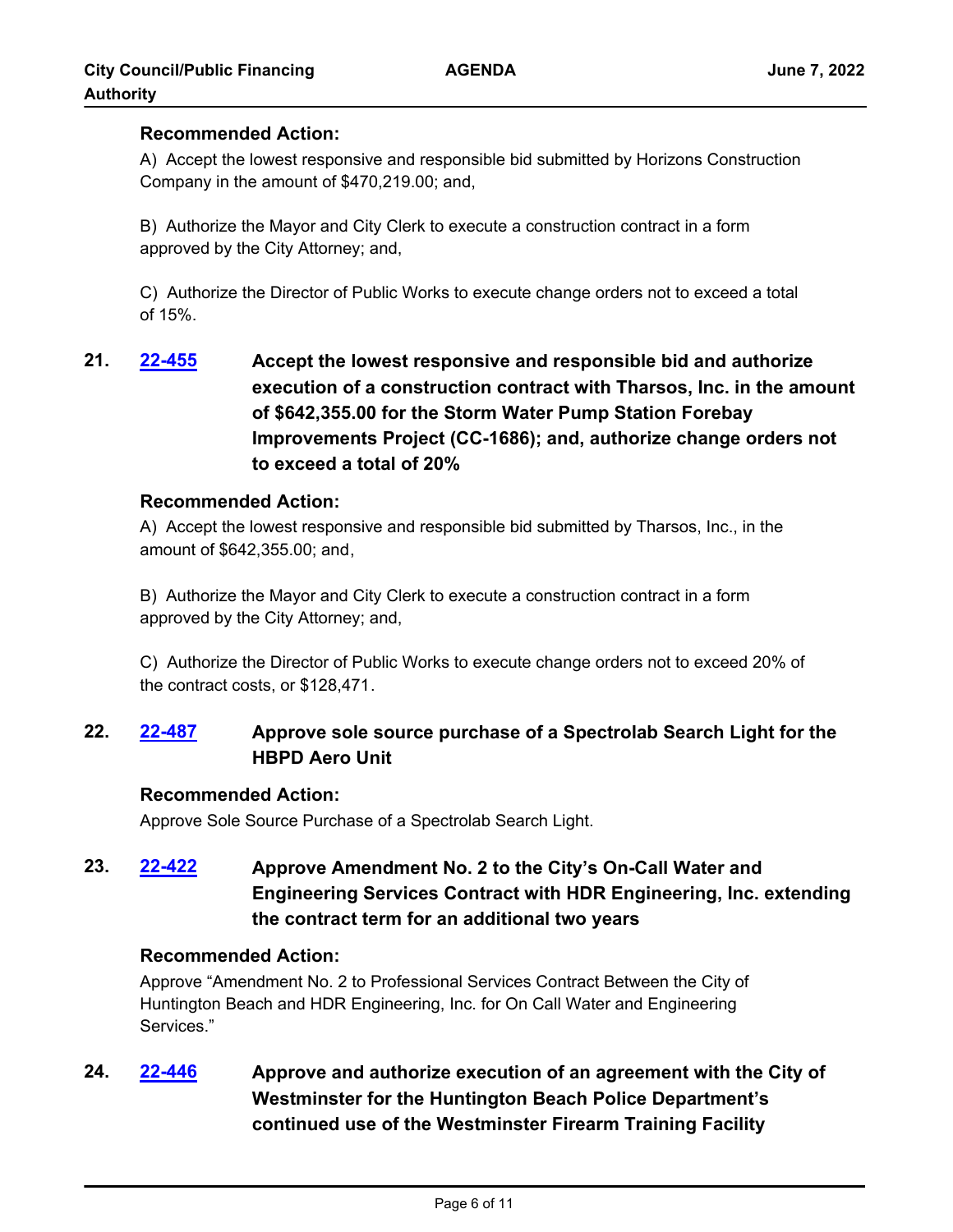## **Recommended Action:**

Approve and authorize the Mayor and City Clerk to execute a two-year "Indemnification and Hold Harmless Agreement" with the City of Westminster to continue access and use of its Westminster Firearms Training Facility beginning July 1, 2022.

**25. [22-450](http://huntingtonbeach.legistar.com/gateway.aspx?m=l&id=/matter.aspx?key=5562) Approve and authorize execution and recordation of the First Amendment to Amended and Restated License and Maintenance Agreement with DCO Pacific City LLC, PC Group Retail LLC and Pacific City Hotel LLC for the Pacific City Project (Tract 16338)**

### **Recommended Action:**

Approve and authorize the Mayor and City Clerk to execute and record the "First Amendment to Amended and Restated License and Maintenance Agreement" with DCO Pacific City LLC, PC Group Retail LLC and Pacific City Hotel LLC for the Pacific City project (Tract 16338) (Attachment 1).

**26. [22-472](http://huntingtonbeach.legistar.com/gateway.aspx?m=l&id=/matter.aspx?key=5584) Approve Final Tract Map No. 19154, accept Bonds, and authorize execution of a Subdivision Agreement for the Cameron Lane Townhomes Subdivision by S.G.V. Property Fund, LLC at 17532 Cameron Lane**

### **Recommended Action:**

A) Approve Final Tract Map No. 19154 and accept the offer of easement pursuant to findings and requirements (Attachment No. 1); and,

B) Approve and authorize the Mayor and City Clerk to execute the Subdivision Agreement by and between the City of Huntington Beach and S.G.V. Property Fund, LLC (Attachment No. 6); and,

C) Accept Faithful Performance Bond No. 1001181018, Labor and Material Bond No. 1001181018 and Monument Bond No. 1001181019 as sureties (Attachment No. 7) for the installation of the subdivision's required public improvements and survey monumentation; and,

D) Instruct the City Clerk to file the respective bonds with the City Treasurer and notify the Surety, American Contractors Indemnity Company of this action.

**27. [22-478](http://huntingtonbeach.legistar.com/gateway.aspx?m=l&id=/matter.aspx?key=5590) Approve and authorize execution of an Affordable Housing Loan Agreement between the Housing Authority, American Family Housing, and National Community Renaissance of California (National Core) for the Homekey HB Oasis Project located at 17251 Beach Boulevard and authorize the City Manager to enter into a future funding agreement between the City and the County of Orange for homelessness prevention supportive services; adopt**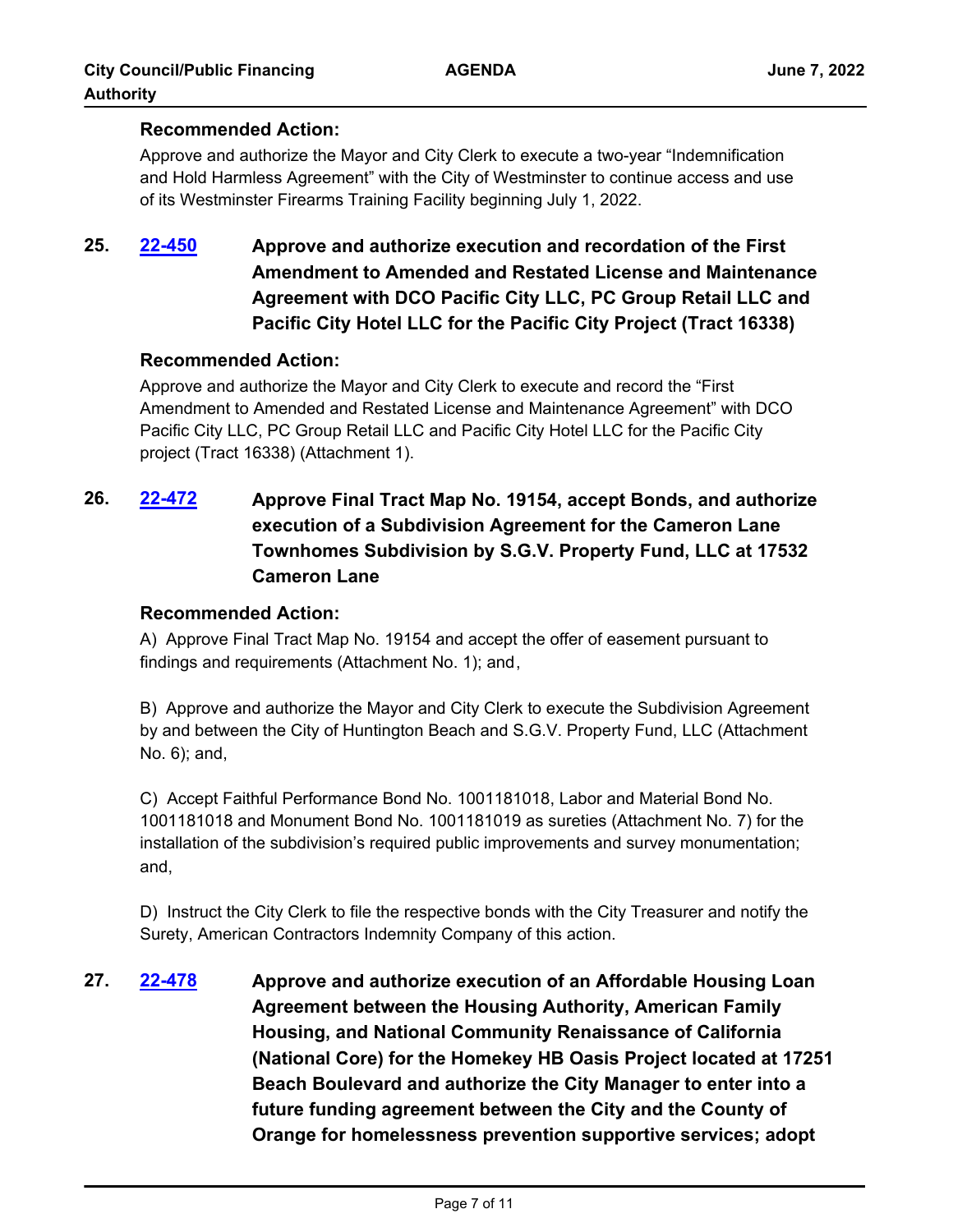# **City Council Resolution No. 2022-20 and Housing Authority Resolution No. 07**

## **Recommended Action:**

A) Find the Homekey Project exempt from CEQA pursuant to Public Resources Code §21080.50 and direct staff to file a Notice of Exemption; and,

B) Adopt City Council Resolution No. 2022-20 (Attachment 1), "A Resolution of the City Council of the City of Huntington Beach Approving Actions Related to the Use of \$4.21 Million in Low and Moderate Income Housing Asset and HOME-ARP Funding for the Homekey Motel Conversion Project Located at 17251 Beach Boulevard; Finding the Homekey Project Exempt from California Environmental Quality Act Per Section 21080.50 and Directing Staff to File a Notice of Exemption; and Authorizing the City Manager to Negotiate, Execute, and Implement a Future Funding Agreement As Necessary Related to the \$1.81 Million in HOME-ARP Funds"; and,

C) Adopt Housing Authority Resolution No. 7 (Attachment 3), "A Resolution of the Huntington Beach Housing Authority Approving an Affordable Housing Agreement with American Family Housing and National Community Renaissance of California for \$2.4 Million of Low and Moderate Income Housing Asset Funds for the Homekey Motel Conversion Project located at 17251 Beach Boulevard and Authorizing the Executive Director to take Necessary Actions to Execute and Implement the Agreement"; and,

D) Appropriate \$2.4 million in the Low and Moderate Income Housing Fund (Fund 352) for the Homekey Conversion Project and appropriate \$1.81 million in HOME-ARP Funds to go toward the fifth year supportive services costs as needed.

# **28. [22-453](http://huntingtonbeach.legistar.com/gateway.aspx?m=l&id=/matter.aspx?key=5565) Adopt Ordinance No. 4252 approving Zoning Text Amendment No. 22-001 amending development standards for minor accessory structures Approved for introduction May 17, 2022 - Vote: 7-0**

## **Recommended Action:**

Approve Zoning Text Amendment No. 22-001 with findings (Attachment No. 1) by adopting Ordinance No. 4252, "An Ordinance of the City Council of the City of Huntington Beach Amending Chapter 203 and Chapter 230 of the Huntington Beach Zoning and Subdivision Ordinance Relating to Minor Accessory Structures (Zoning Text Amendment No. 22-001)" (Attachment No. 2).

## **PUBLIC HEARING**

**Individuals wishing to provide a comment on an item scheduled for Public Hearing may do so either in person by filling out a Request to Speak form delivered to the City Clerk, via computer through Zoom Webinar ID 971 5413 0528, or Zoom Webinar by phone by calling (669) 900-6833. Once the Mayor opens Public Comments, in-person participants will be called to speak first. Zoom Webinar participants wishing to speak will be provided a 15-minute window to select the "Raise Hand" feature in the Webinar Controls section. Attendees entering the Webinar and requesting to**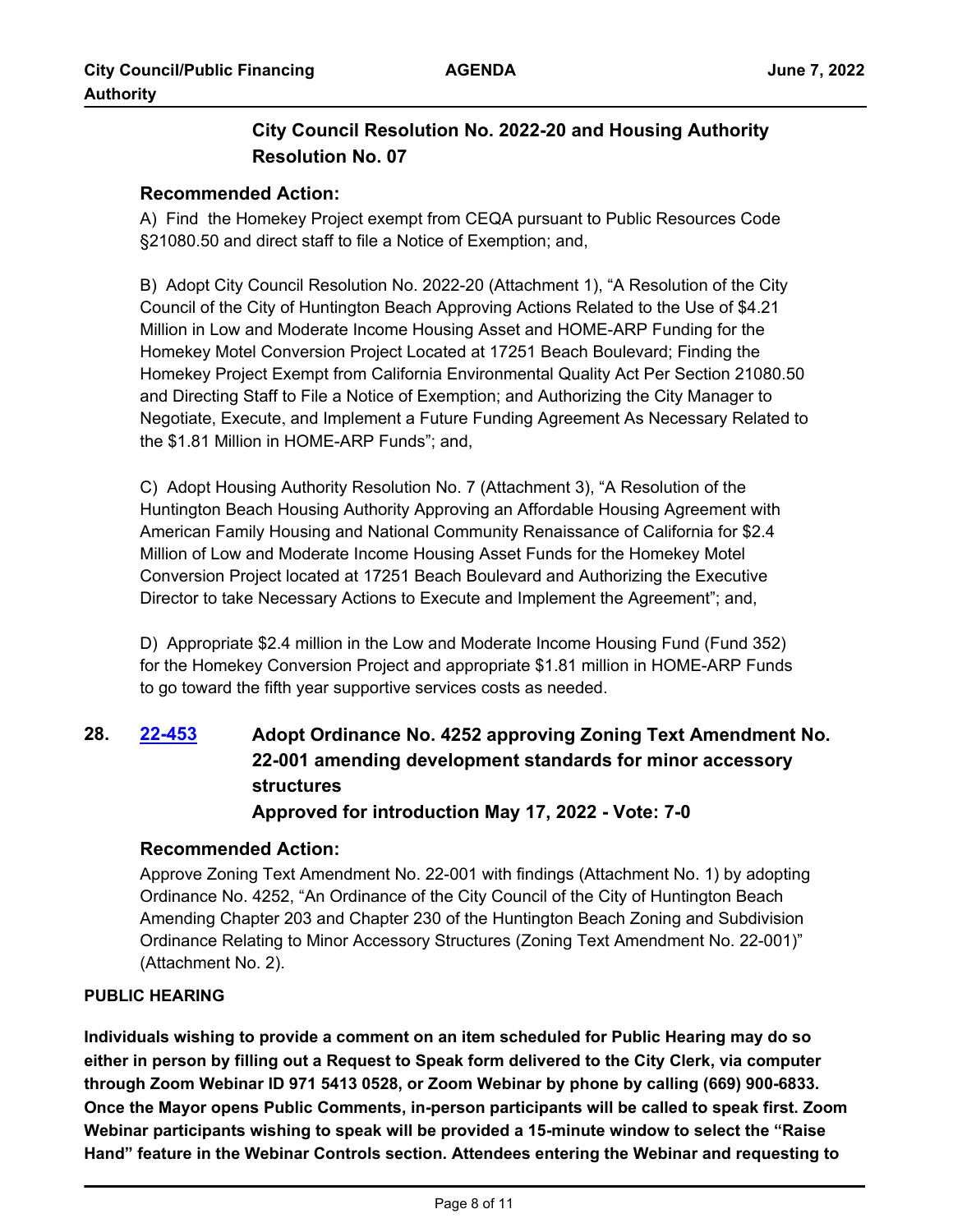**speak by phone can enter \*9 to enable the "Raise Hand" feature, followed by the \*6 prompt that unmutes their handheld device microphone. Individuals will be prompted to speak when the Clerk announces their name or the last three digits of their phone number. After a virtual speaker concludes their comment, their microphone will be muted but they may remain in Webinar attendance for the duration of the meeting. All speakers are encouraged, but not required to identify themselves by name. Each speaker may have up to 3 minutes unless the volume of speakers warrants reducing the time allowance.**

**29. [22-451](http://huntingtonbeach.legistar.com/gateway.aspx?m=l&id=/matter.aspx?key=5563) Approve Mitigated Negative Declaration No. 21-003, Resolution No. 2022-23 approving General Plan Amendment No. 21-002, and Ordinance No. 4257 approving Zoning Map Amendment No. 21-001 (Olson Townhomes located at Talbert Avenue and Newland Street)**

### **Recommended Action:**

A) Approve Mitigated Negative Declaration No. 21-003 with findings (Attachment No.1) and mitigation measures; and,

B) Approve General Plan Amendment No. 21-002 by adopting City Council Resolution No. 2022-23, "A Resolution of the City Council of the City of Huntington Beach Approving General Plan Amendment No. 21-002" (Attachment No. 2); and,

C) Approve Zoning Map Amendment No. 21-001 with findings (Attachment No. 1) and approve for introduction Ordinance No. 4257, "An Ordinance of the City of Huntington Beach Amending the Huntington Beach Zoning and Subdivision Ordinance to Rezone the Real Property Located at 8371 to 8461 Talbert Avenue from Residential Low Density (RL) to Residential Medium Density (RM)(Zoning Map Amendment No. 21-001)." (Attachment No. 3)

**30. [22-489](http://huntingtonbeach.legistar.com/gateway.aspx?m=l&id=/matter.aspx?key=5601) Continue an Appeal of Planning Commission's Denial of Entitlement Plan Amendment No. 22-003 to July 5, 2022 (7-11 Gas Station and Convenience Store)**

## **Recommended Action:**

Continue an Appeal of the Planning Commission's Denial of Entitlement Plan Amendment No. 22-003 to July 5, 2022 at the applicant's request.

**31. [22-471](http://huntingtonbeach.legistar.com/gateway.aspx?m=l&id=/matter.aspx?key=5583) Consider adopting Resolution 2022-28 to adopt a Budget for the City for Fiscal Year 2022/2023, Resolution 2022-29 establishing the Gann Appropriation Limit, Resolution 2022-31 levying a Retirement Property Tax, Resolution 2022-34 amending the Classification Plan, Resolution 2022-35 updating the Master Fee and Charges Schedule (Supplemental Fee Resolution 16); and, authorize Professional Services included in budget to be representative of services projected, approve budget adjustments and authorize the purchase**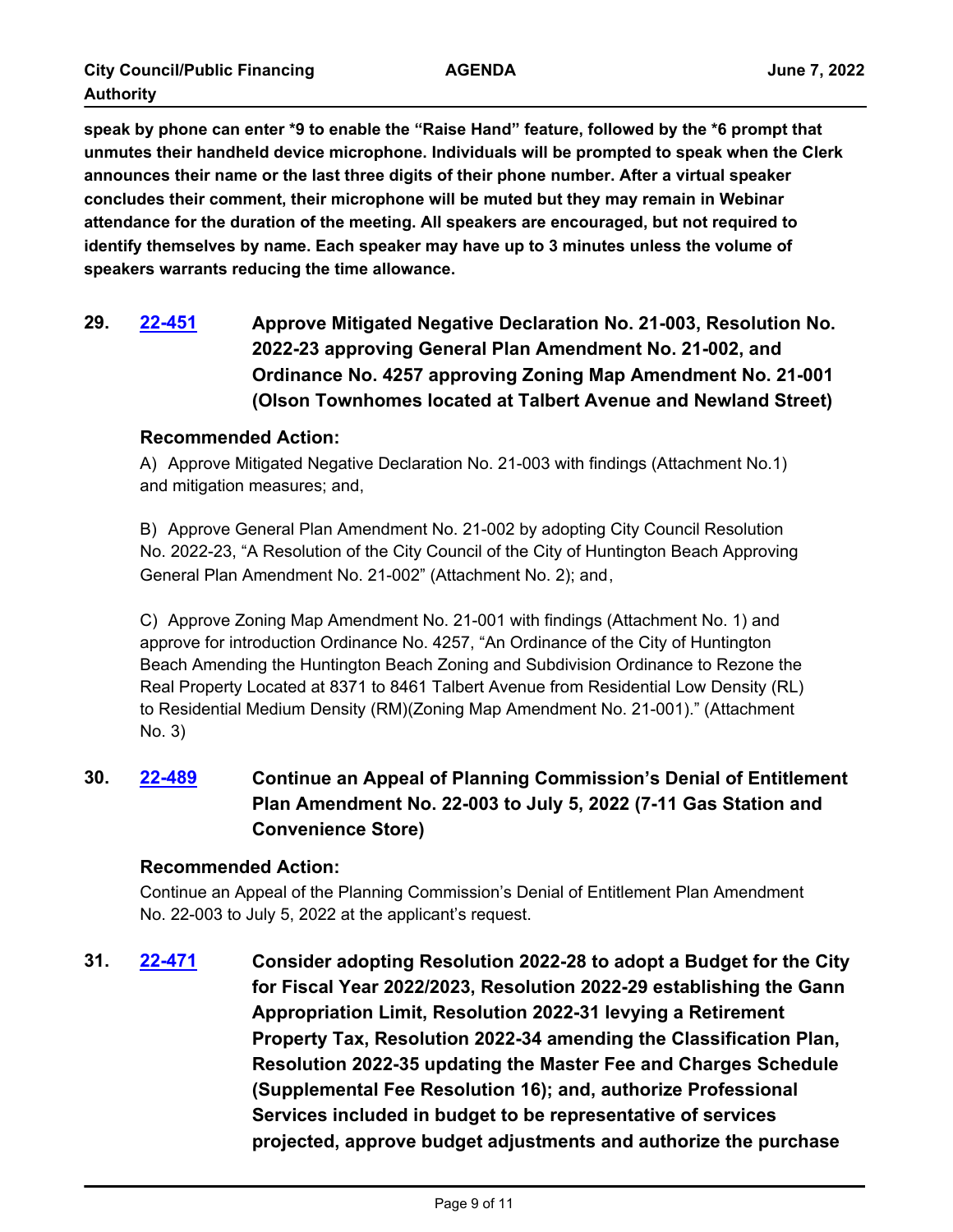## **of one Urban Search and Rescue (USAR) Heavy Rescue Vehicle**

## **Recommended Action:**

A) Adopt Resolution No. 2022-28, "A Resolution of the City Council of the City of Huntington Beach Adopting a Budget for the City for Fiscal Year 2022/23;" and,

B) Authorize the Professional Services included in the FY 2022/2023 budget to be representative of the services projected to be utilized by departments in FY 2022/2023; and,

C) Approve budget adjustments to the FY 2022/2023 Proposed Budget in the Funds and by the amounts contained in Attachment 2, Exhibit A-1; and,

D) Adopt Resolution No. 2022-29, "A Resolution of the City Council of the City of Huntington Beach Establishing the Gann Appropriation Limit for Fiscal Year 2022/2023" of \$1,126,155,850;" and,

E) Adopt Resolution No. 2022-31, "A Resolution of the City Council of the City of Huntington Beach Levying a Retirement Property Tax for Fiscal Year 2022/2023 to Pay for Pre-1978 Employee Retirement Benefits;" and,

F) Adopt Resolution No. 2022-34, "A Resolution of the City Council of the City of Huntington Beach Amending the City's Classification Plan by Adding the Classification of Records Specialist;" and,

G) Adopt Resolution No. 2022-35, "A Resolution of the City Council of the City of Huntington Beach Adopting An Updated Master Fee And Charges Schedule By Amending Resolution 2016-59, As Amended By Resolution Nos. 2017-28, 2017-44, 2017-46, 2018-01, 2018-29, 2018-48, 2018-55, 2019-07, 2019-19, 2019-87, 2020-37, 2021-17, 2021-18, 2021-36 And 2021-78, Which Established A Consolidated Comprehensive Citywide Master Fee And Charges Schedule (Supplemental Fee Resolution 16);" and,

H) Authorize the City Manager or designee to purchase one Urban Search and Rescue (USAR) Heavy Rescue Vehicle in the amount of \$1,337,023.

### **ADMINISTRATIVE ITEMS**

**32. [22-462](http://huntingtonbeach.legistar.com/gateway.aspx?m=l&id=/matter.aspx?key=5574) Adopt Resolution No. 2022-30 approving and implementing the Memorandum of Understanding (MOU) between the Surf City Lifeguard Employees' Association (SCLEA) and the City of Huntington Beach for June 11, 2022, through June 30, 2025**

## **Recommended Action:**

A) Adopt Resolution No. 2022-30, "A Resolution of the City Council of the City of Huntington Beach Approving and Implementing the Memorandum of Understanding Between the Surf City Lifeguard Employees' Association and the City of Huntington Beach